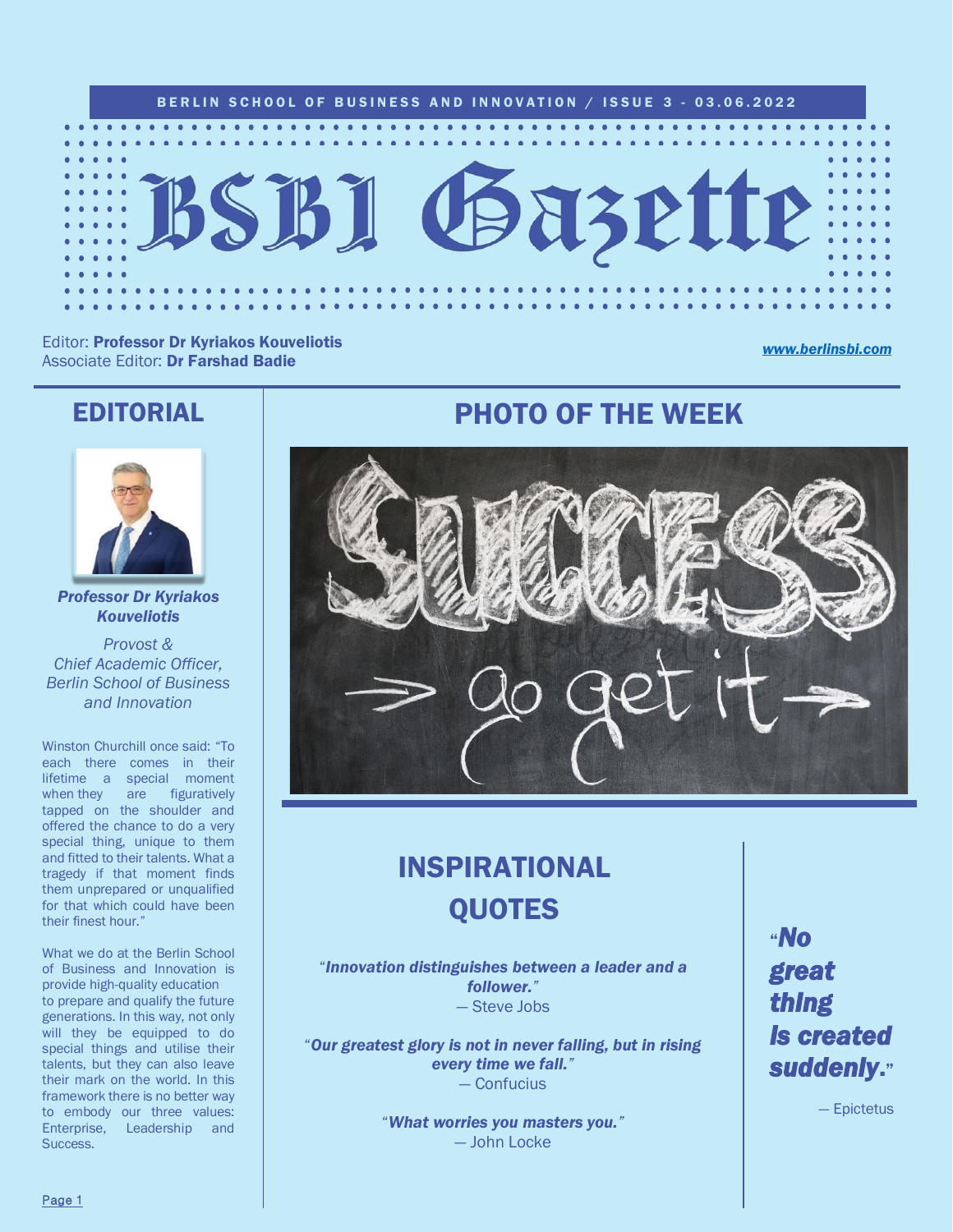## ARTICLE OF THE WEEK

How to Develop Teaching in the 'Data and Information Science (DIS)' Learning Programmes?



*Dr Farshad Badie*, Lecturer *Scientific domains: Logic, Artificial Intelligence, Information/Cognitive Science* 

The most salient objective of *Data and Information Science* (*DIS)* learning programmes in strong educational institutions can be regarded to be 'constructing proper linkages between the phenomena of *data* and *knowledge* in students' minds in different theoretical and practical contexts.' In my opinion, constructed knowledge in some students' minds emerge out of his/her data collections that are experienced and/or perceived in his/her various information processing scenarios.

Correspondingly, a good DIS learning programme must be designed in order to make constructive conceptual, logical, computational and critical linkages between 'data' and 'knowledge' for all students. In such a framework, a good lecturer is an advanced learner who attempts to initially construct some conceptual and logical models of 'DIS learning' for him/herself and, accordingly, to model and develop his/her teaching model based on that model of learning.

In DIS learning environments, there must be a special focus on any individual student's conceptual, mathematical and theoretical background as well as on his/her prestructured knowledge of all relevant concepts.

Therefore, it is believed that the lecturer needs to, by motivating any individual student based on one-to-one conversations and communications, support the student to explore his/her DIS-based world as well as to construct proper DIS-based knowledge structures in his/her mind.

Note that it is extremely important to develop students' generated conceptions (that become manifested in the form of their descriptions, explanations, questions and answers) of DIS in different scientific and managerial scenarios. reliant on their developed conceptions of DIS, students should be supported to transform any specific concept (say 'Machine Learning') into their own meaningful mental knowledge structures and, respectively, into their expressed conceptions.

That is why lecturers need to offer proper supportive examples and problems (in the form of conceptual models) in order to improve their descriptions, explanations and justifications (in their classrooms) and, consequently, to increase the level of their students' conception-based

comprehension/understanding.

### **WEBSITES** OF THE WEEK

**AI and Cancer [Prediction](https://www.sciencedaily.com/releases/2022/05/220525080512.htm)** 



**O** [In Bias we Trust?](https://news.mit.edu/2022/machine-learning-bias-0601)

**EXTERNATION** [from Different](https://news.mit.edu/2022/approaching-human-cognition-many-angles-0506)  **[Perspectives](https://news.mit.edu/2022/approaching-human-cognition-many-angles-0506)** 

Critical Thinking [about Machine](https://news.mit.edu/2022/ethical-machine-learning-course-0415)  [Learning](https://news.mit.edu/2022/ethical-machine-learning-course-0415)

## BOOKS OF THE WEEK



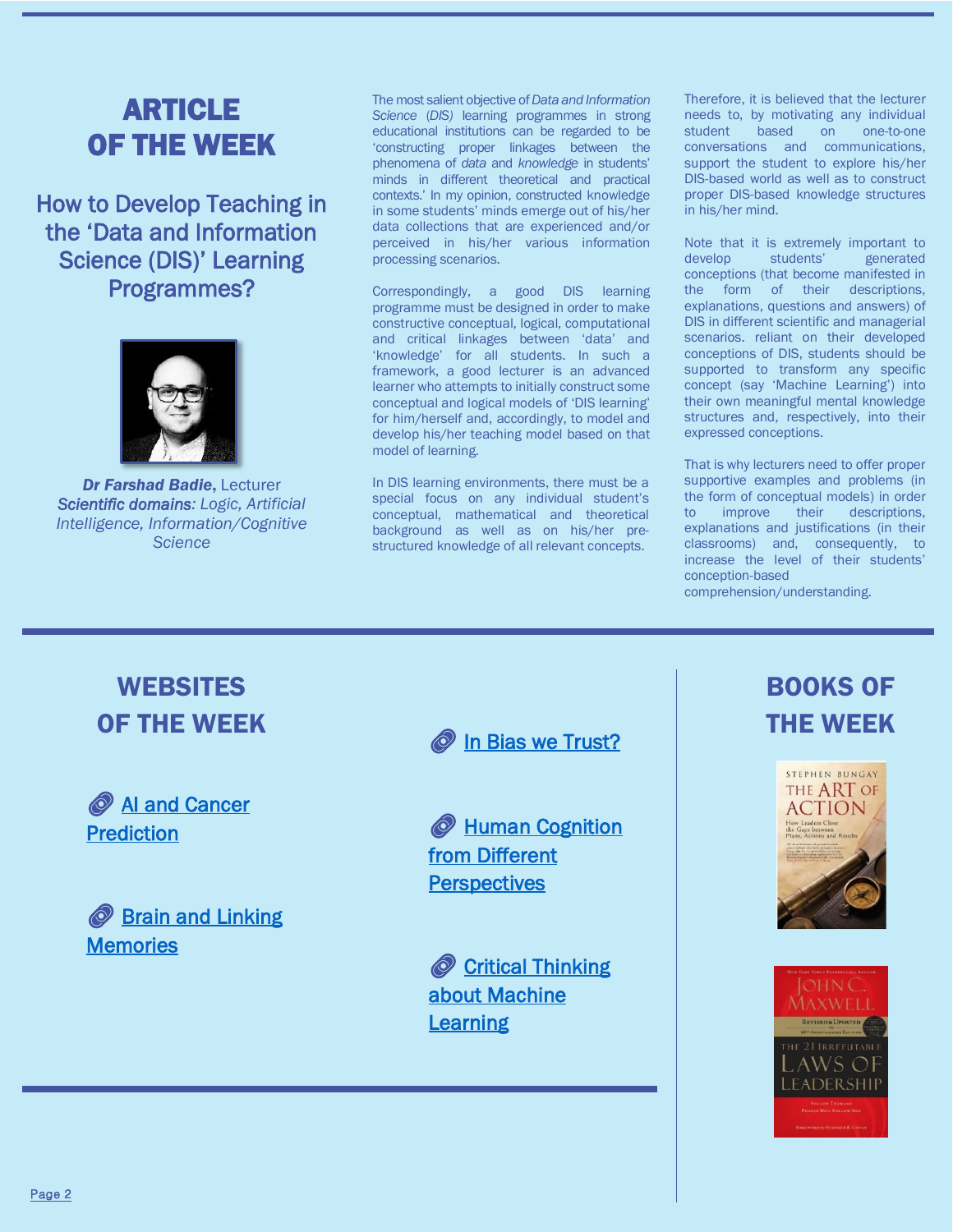# VIDEOS OF THE WEEK



*AI in business …*



*The best way to learn critical thinking*



*How to creatively think*



*Critical thinking for business students*



*The use of knowledge in society*







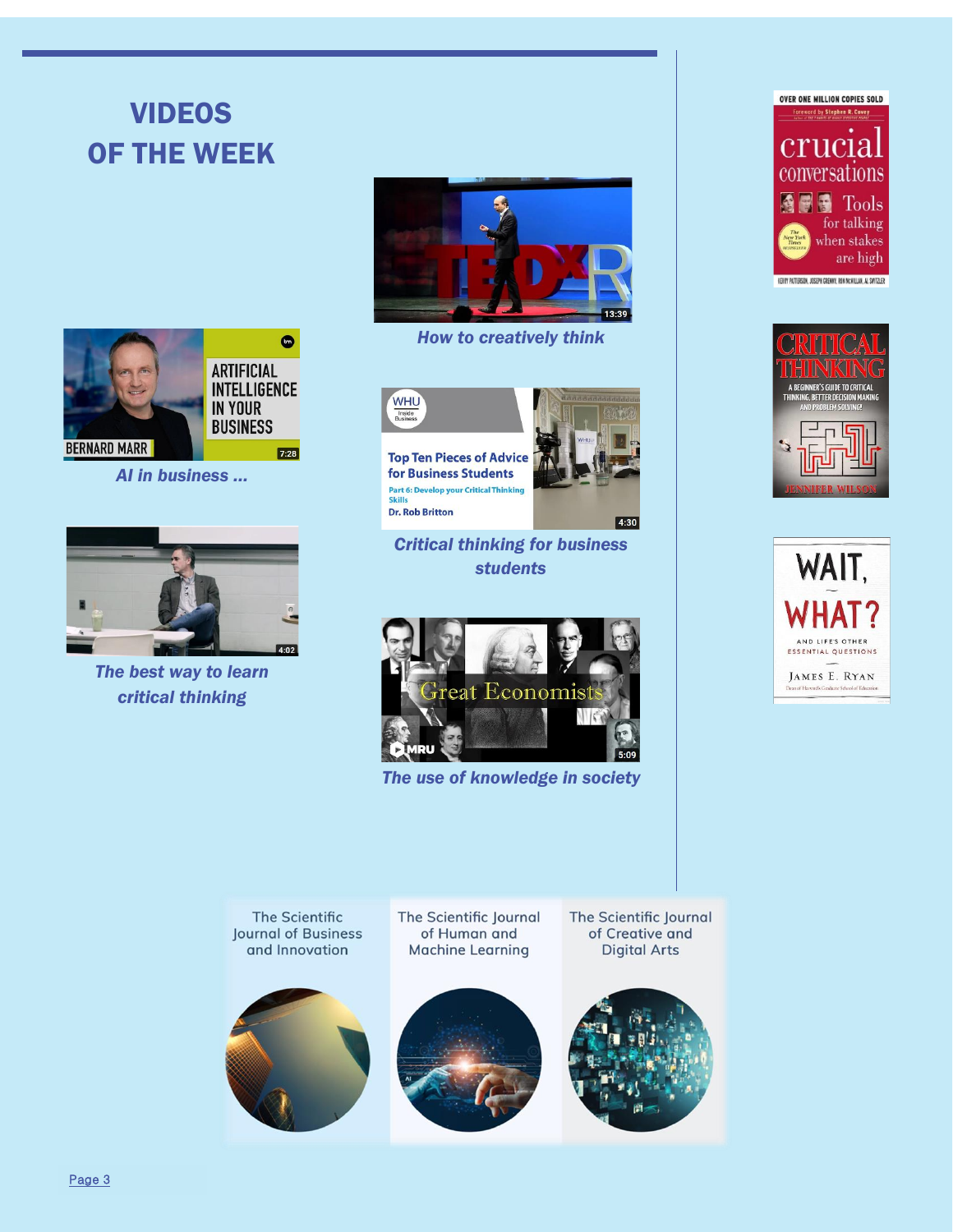

Editor: Professor Dr Kyriakos Kouveliotis Associate Editor: Dr Farshad Badie *[www.berlinsbi.com](http://www.berlinsbi.com/)*



*Moustafa Gaballa, Lecturer Scientific domains: Tourism, Hospitality* 

### TOURISM

The most significant event in the domain of Travel, Government of Canada working with airports and air carriers to reduce airport wait times. The Government of Canada recognises the impact that significant wait times at some Canadian airports are having on travellers. As travel volume surges, there are reports of delays in many aspects of travel: Canadian customs, United States customs, airport security screening, luggage handling, airline services, taxis, and limos, among many other areas. We are also witnessing similar phenomena at other airports around the world.

For that reason, the government is acting to quickly address delays while continuing to maintain adequate security screening. The goal of this collaboration is to ensure efficient services for inbound and outbound passengers, so Canadians can travel smoothly and safely as the sector recovers from the Covid-19 pandemic. For more information visit the following link: [https://www.gbta.org/blog/check-in-with](https://www.gbta.org/blog/check-in-with-suzanne-putting-a-regional-lens-on-sustainability/)[suzanne-putting-a-regional-lens-on-sustainability/.](https://www.gbta.org/blog/check-in-with-suzanne-putting-a-regional-lens-on-sustainability/)

Transport Canada (TC) quickly convened government agencies and industry including the Public Health Agency of Canada (PHAC), the Canada Border Services Agency (CBSA) and the Canadian Air Transport Security Authority (CATSA), creating an outbound screening committee to address bottlenecks occurring at pre-board security screening and pre-clearance departure checkpoints and to develop new approaches to dealing with these pressure points in the travel system. CATSA has been working with its contractors to increase the number of screening officers at passenger screening checkpoints. Currently, there are approximately 400 additional screening officers in different phases of their training across the country who will be deployed between now and the end of June.



*Dr Konstantinos Kiousis, Lecturer Scientific domains: Human Resource Management, Development and Training, Leadership* 

### INTERNATIONAL RELATIONS

Last week, on the side lines of the second day of the extraordinary EU summit in Brussels, Greek Prime Minister, Kyriakos Mitsotakis, and German Chancellor, Olaf Scholz, discussed, among other things, the escalating Turkish provocativeness. Scholz has been briefed in detail on the Turkish provocation, as well as on the growing tensions that have emerged in the region. As noted, the violations and overflights of Turkish aircrafts, in addition to the aggressive rhetoric, undermine stability in the Eastern Mediterranean. Furthermore, Mitsotakis showed Scholz the map of the "blue homeland" with all the Turkish illegal claims and asked for Berlin's support against all acts of delinquency. Deputy Spokesman, Wolfgang Buchner, addressed that: "The challenge of sovereign rights is not acceptable." However, at the same time, the German government called both countries: "to resolve open disputes through a dialogue of trust."